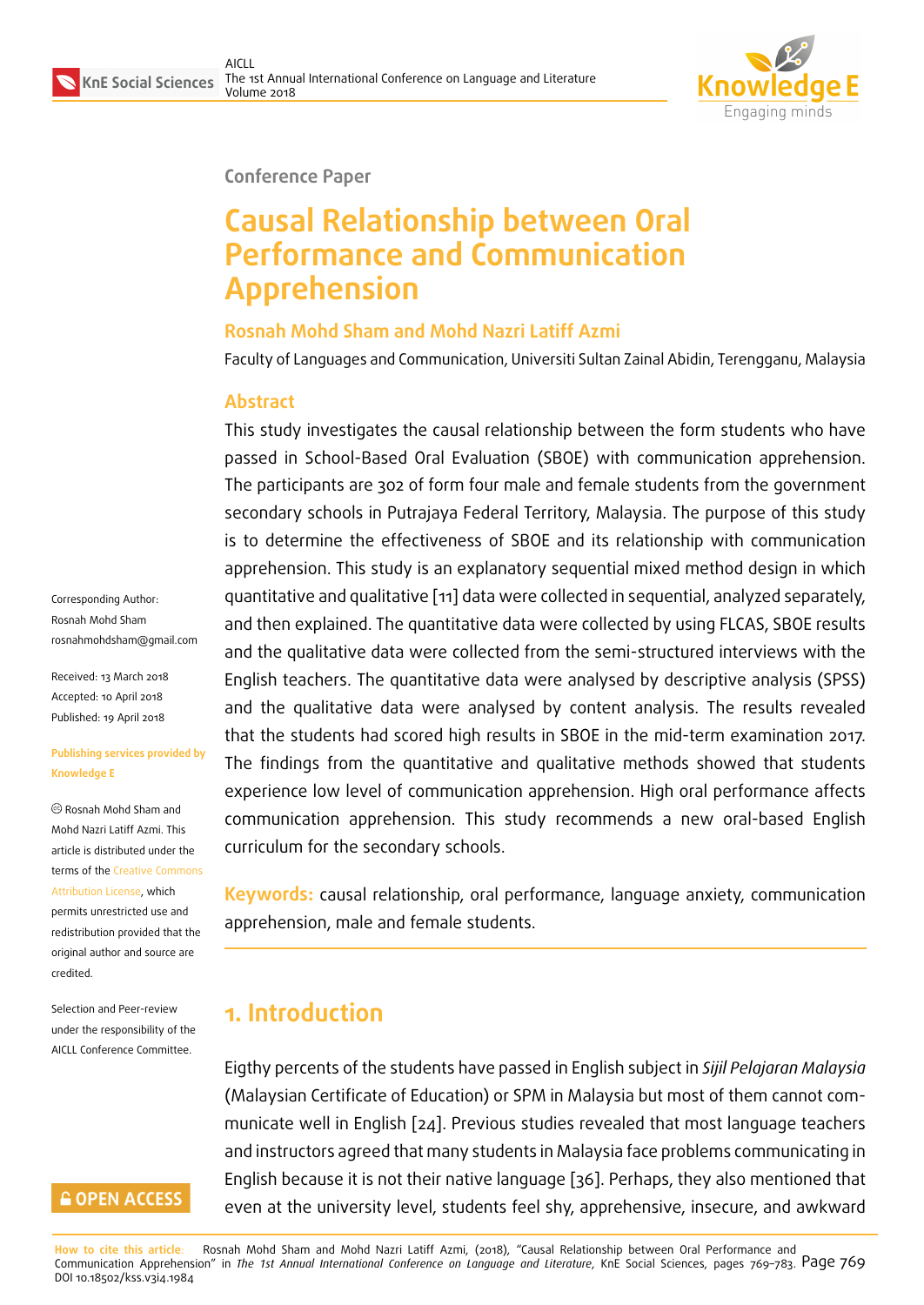when they were asked to speak English in the classroom. This includes those who managed good grades in SPM and scored well in written purposes. Students are lack of skills and confidence to speak in English. Many students are still struggling to communicate in English for academic purposes. They are apprehensive when asked to speak in public. The feeling of communication apprehension affects their self-esteem. Students who exhibit communication apprehension do not feel comfortable communicating in the target language in front of others, due to their limited knowledge of the language, especially in relation to speaking and listening skills. It is believed that communication apprehension is related to lack of practice and lack of proficiency in oral and speaking. Those factors cause communication apprehension in second and foreign language.

Previous studies in language anxiety demonstrated inconsistency results and findings. Some studies had shown that there was no relationship between language anxiety and English performance [12]. However, several studies had consistently revealed that language anxiety can impede foreign/second language production and English performance ([2], Zhang, 2014). Based on the previous studies, there is no clear-cut relationship between languag[e a](#page-12-1)nxiety and English performance.

So far, there has been little discussion about language anxiety in the secondary school in Mala[ys](#page-11-0)ian context. A few studies have been done in Malaysian schools up to this point. Based on the researcher critical investigating of the literatures at the time of this study, there are still gaps to investigate the causal relationship between oral performance and communication apprehension in the schools that have scored the highest number of students passed in the English subject in SPM in Malaysia [24]. Normally studies investigated the effect of language anxiety on language performance, but this study investigated the causal relationship of oral performance among the students who have passed in SBOE from the schools that have the highes[t nu](#page-13-0)mber of students passed in English subject in SPM in Malaysia since 2006 [24].

The purpose of this study is to investigate the effectiveness of SBOE and its relationship with communication apprehension. It will provide a base for future research for the Ministry of Education Malaysia in the implementation of the [SB](#page-13-0)OE and a new English curriculum. All the secondary schools in Putrajaya Federal Territory are involved in this study.

The objectives of the study are as follow:

- 1. To determine the causal relationship between the form four students who have passed in SBOE with communication apprehension.
- 2. To discover how the students react during the SBOE in the English Language.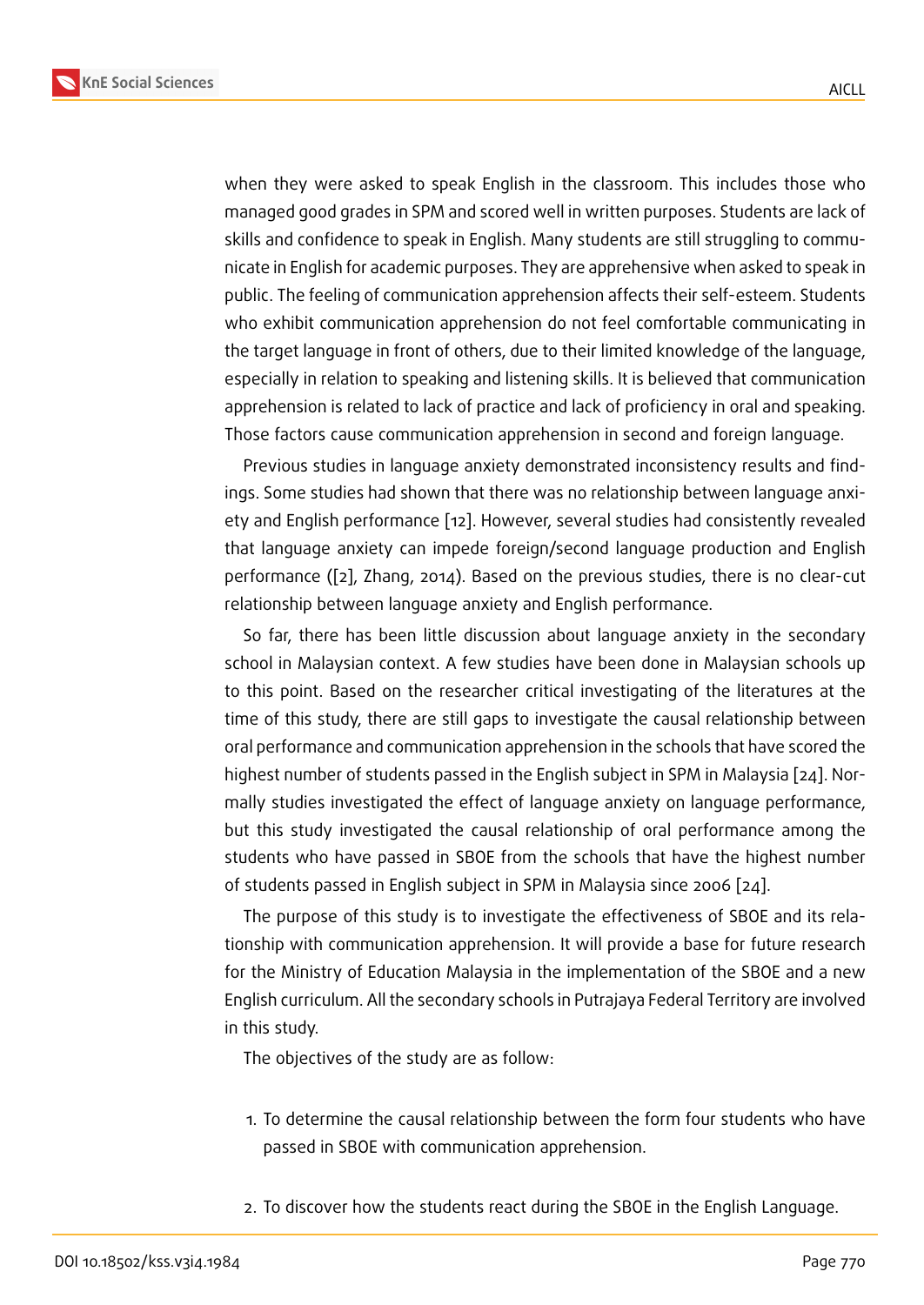Oral or spoken or verbal or speech is the basic or primary thing in the process of acquiring and learning a language [13]. Before people learn to read and write, they speak and there are many languages without written forms. Therefore, oral is a language.

## **2. Operational Definition**

### **2.1. Causal relationship**

It is a cause and effect relationship between the form four students who have passed in the SBOE (independent variable) with communication apprehension (dependent variable). Causation indicates that one event is the result of the occurrence of the other event. The change in one event causes change in causation relationship between two events where one event is affected by the other. The events are considered as variables in statistics. When the value of one variable increases or decreases, as it is resulted of other variable, it is said as causal relationship.

In conclusion, the causation indicates that the mean level of communication apprehension is affected by the oral performance because of the high or low SBOE results in the mid-term English examinations 2017. The strength of the causal relationship is determined by the effect size in the analysis.

#### **2.2. Oral performance**

The oral performance for form four and form five students is known as School-Based Oral Evaluation (SBOE). SBOE measures students' proficiency in speaking and listening comprehension which comprises 30% of the marks in English subject. It is conducted twice a year, from April to June and from July to September [24]. Table 1 shows the bands for oral assessment.

| Level        | Band     | Marks     |
|--------------|----------|-----------|
| Excellent    | $9 - 10$ | $25 - 30$ |
| Good         | $6 - 8$  | $20 - 24$ |
| Satisfactory | $4 - 5$  | $15 - 19$ |
| Weak         | $2 - 3$  | $14-0ct$  |
| Very weak    | 1        | 9-Jan     |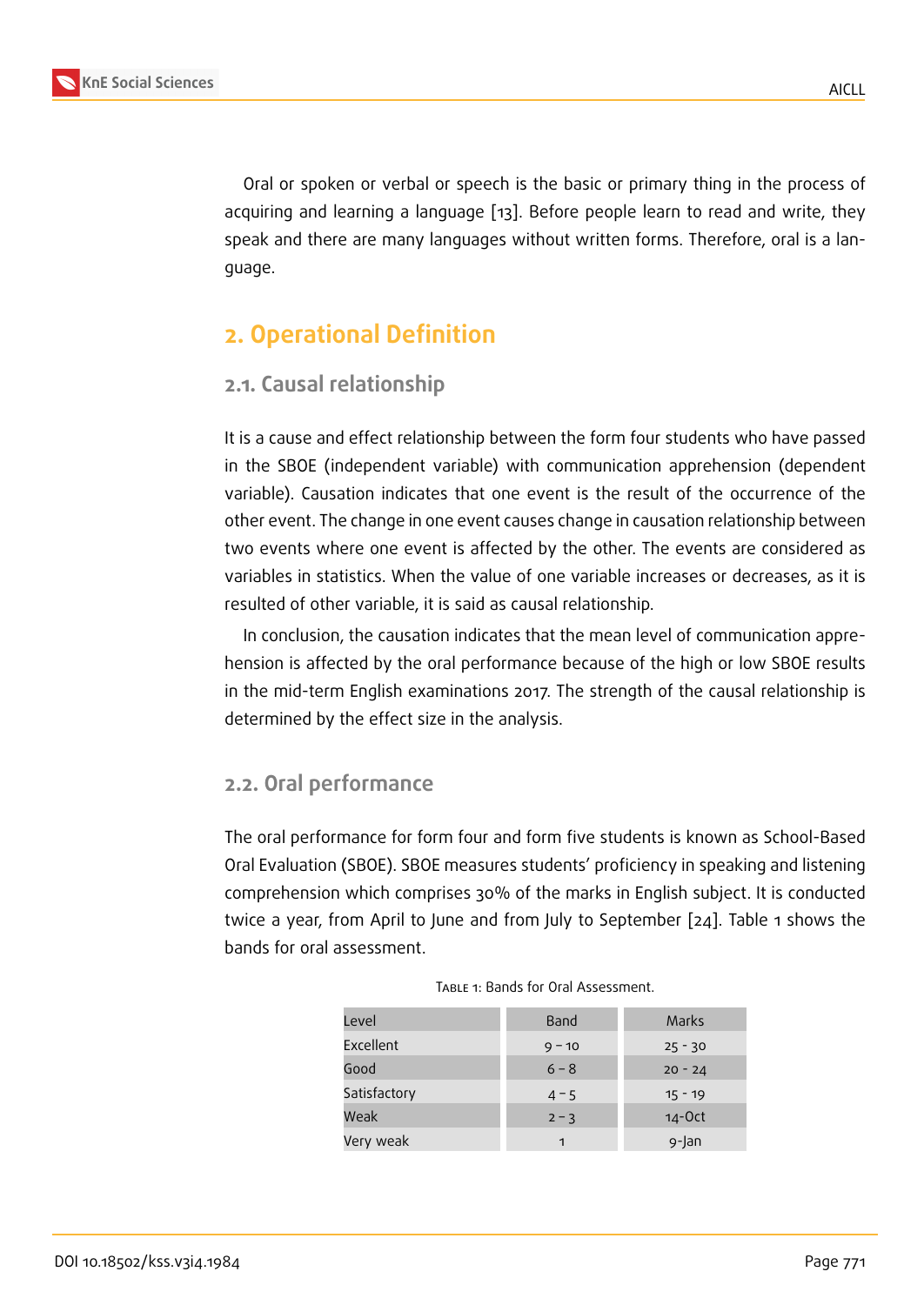### **2.3. Communication apprehension**

This study employs the definition and theory from Horwitz, Horwitz and Cope (1986). According to them language anxiety (communication apprehension, test anxiety and fear of negative evaluation) is negatively correlated with English performance. They defined communication apprehension as fear associated with communication with another person. Students feel shy, heart races, never feel quite sure of themselves, panic, nervous, self-conscious and confuse when they speak English in the classroom.

## **3. Literature Review**

### **3.1. Communication apprehension (CA) among the students**

Communication apprehension had been identified as a contributing factor for learners' inability to communicate well in English. In most of public schools in Turkey, English courses did not promote oral communication in the classroom and students do not utilize English in real life [30]. In Turkey, majority of the students learned English as part of the curriculum in the classroom and they did not speak English outside of the classroom [30]. Mestan (2017) agreed that language anxiety was the barrier in learning and teaching En[glis](#page-13-1)h because oral language was not promoted during the English language class. Students did not score good results in English. He mentioned that the studen[ts w](#page-13-1)ere not exposed to oral language as a result; their anxiety level in speaking the English language was high. Results revealed that negative feeling affected the students in speaking English. Results showed that when the anxiety of the students increased, their fluency level decreased. The study is in line with this study when it showed a negative relationship between language anxiety in speaking and the students' fluency in English. In Mestan's study the IV was language anxiety and the DV was students' fluency in speaking English. Uyanik, Cobek, Basturk & Ugur (2016) also revealed that anxiety was negatively correlated with GPA. Their findings are in line with this study when they discovered that students with high anxiety were those who had lower GPA. Azelin, et. al. (2015) also reported that the majority of the undergraduate students studying at a few public universities in Malaysia had high level of communication apprehension when learning English. The study suggested the language lecturers need to be aware of all the factors especially the fear of being evaluated. It is true because when the highest mean level in this study showed that male and female students feel self-conscious when speaking English in front of other students. Their studies were in line with Mahfuzah, et. al. (2014) when they found that students from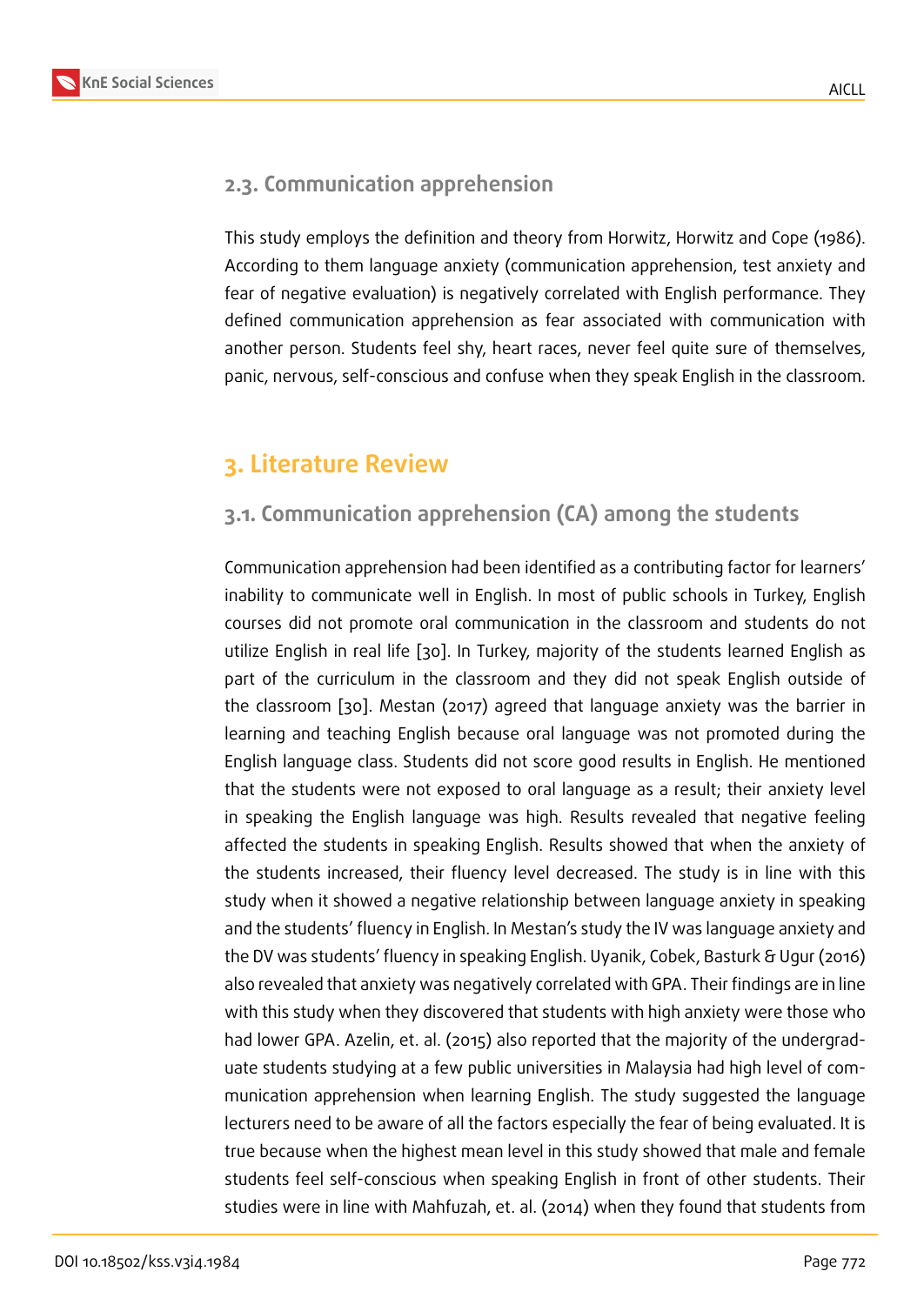UiTM, Perak experienced high level of communication apprehension. Speaking was proven to be the most stressful since the direct output had been projected immediately and speaking activity was considered quite crucial in overall assessment. Students felt lost if without proper guidance from language instructors and speaking was the most anxiety-provoking activities in the classroom [23]. As a result, their speaking performance was low. Theoretically, their studies are in line with this study. They found that there is negative relationship between communication apprehension with speaking performance but their studies were looking [at t](#page-13-2)he effect of language anxiety in communication apprehension on speaking performance. McCroskey, Butterfield and Payne (2009) mentioned that communication apprehension was conceptualized as a causal agent in student success. It was implicated in interpersonal and academic success. They conducted a study on the impact of communication apprehension on grade point average and persistence at the university level. Results indicated high communication apprehension students were significantly attain lower grade point averages and more likely to drop out compared students with low communication apprehension. The impact of communication apprehension was the strongest for first and second year students.

However, some previous research findings revealed that communication apprehension was always the contributing factor for low English oral or speaking performance had been inconsistent and contradictory [3, 12, 25]. Mari (2016) found that students experience moderate level of language anxiety in communication apprehension but their oral grade was good. His study showed that language anxiety did not affect the students' grade in oral performance. In oth[er](#page-11-1) [wo](#page-12-1)[rds](#page-13-3), his study revealed that there was a positive correlation between language anxiety and oral performance. Even though students experienced language anxiety in the classroom, it might not affect the oral performance because most of the students can speak English in real life. A study made by Debreli and Demirkan (2016) showed that majority of the Turkish students experience low level of language anxiety in speaking because the quantitative results showed that students with low level of speaking anxiety experienced low level of language proficiency. However, the semi-structured interviews revealed that six out ten students inform that speaking was the most provoking anxiety. They stated that they got nervous when they spoke English in the classroom. They thought that they did not speak English perfectly. They were also scared that their pronunciation was not good and their classmates will laugh at them. It reflected that majority of the students experienced communication apprehension. Debreli and Demirkan (2016) agreed that in qualitative method results showed that there was a negative relationship between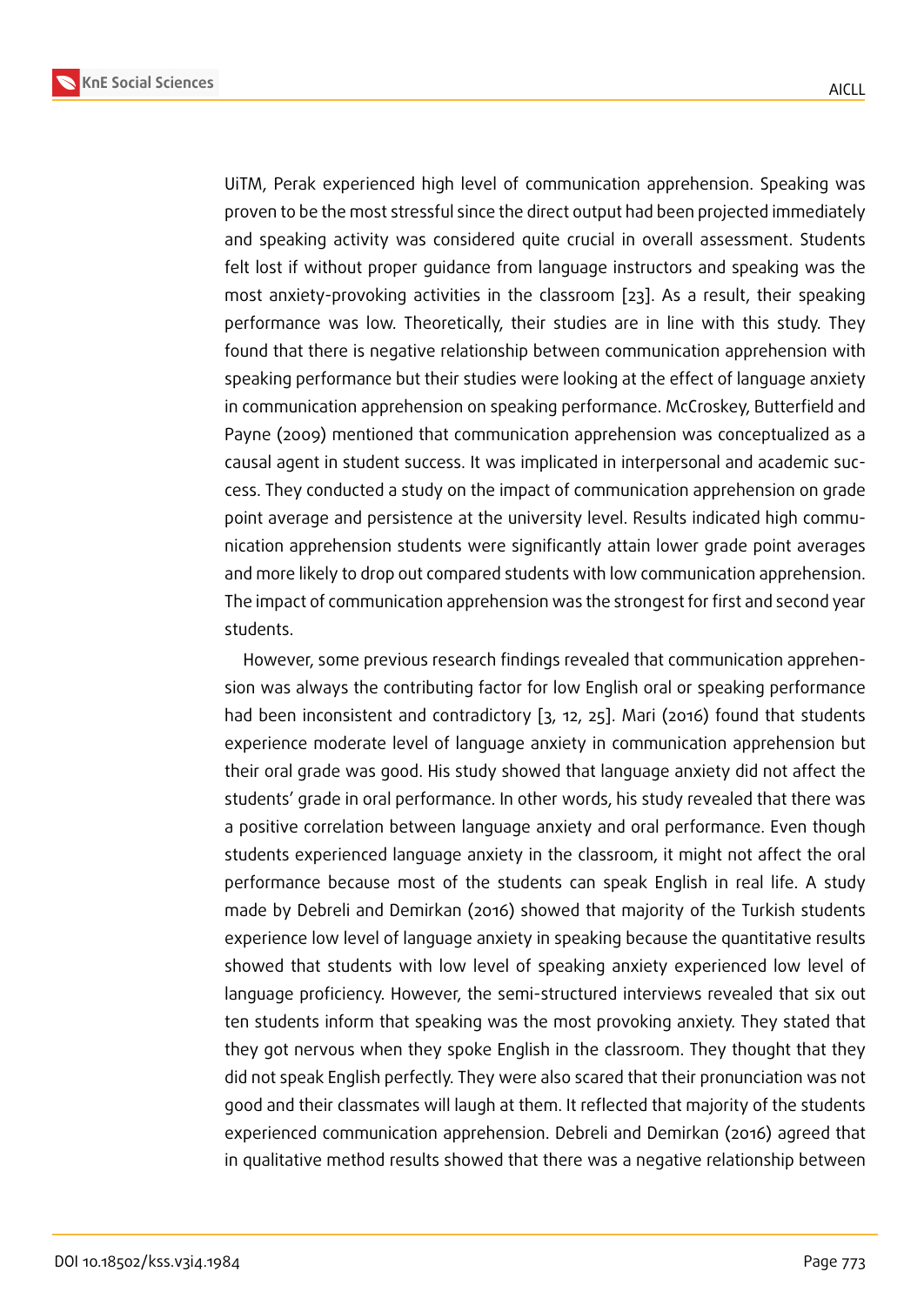communication apprehension and oral performance. Al-Asmari (2015) found that students with high English language proficiency and low English proficiency from Taif University, Saudia Arabia experienced moderate level of communication apprehension. He also found that students with low level of English proficiency experienced low level of communication apprehension. The finding might be due to the fact that students with high English language proficiency were more conscious and careful about their performance as compared to students with low level of English proficiency. Al-Asmari's study was in line with Catagay (2015) from Turkey when they found that both male and female students experienced moderate level of communication apprehension.

This study is contradicting to the study made by Al-Shboul (2013) when he found that gifted learners from "PERMATA pintar National Gifted Center", National University of Malaysia, Bangi, Selangor experienced moderate level of communication apprehension. Most of the gifted male and female form four students have scored excellent in the English language test. However, their oral language or communication skill did not display the same proficiency. Despite their good performance in tests, they experienced moderate level of communication apprehension. He concluded that the students experienced moderate level of communication apprehension might be because the gifted students contributed to less amount of communication and spent most of the time on their own.

Mestan (2017) and Uyanik, Cobek, Basturk & Ugur (2016) agreed that communication apprehension affected oral performance, but pointed out that the effects of communication apprehension may be different from those suggested by Azelin, et. al. (2015) and Mahfuzah, et. al. (2014). It was clear that communication apprehension was proven to be most stressful one. Mari (2016), Debreli and Demirkan (2016) and Al-Shboul (2013) agreed that students experienced communication apprehension but they disagreed that communication apprehension affected the students' grade in oral performance.

### **3.2. Oral language**

Oral language is the foundation for the development of literacy skills and is considered to be a strong indicator of reading, writing, and overall academic achievement [7, 14]. They found that strong oral language skills pave the way for the development of literacy in a second language. One of the key influences in young people's reading and writing is their key influence of their oral language facility [7].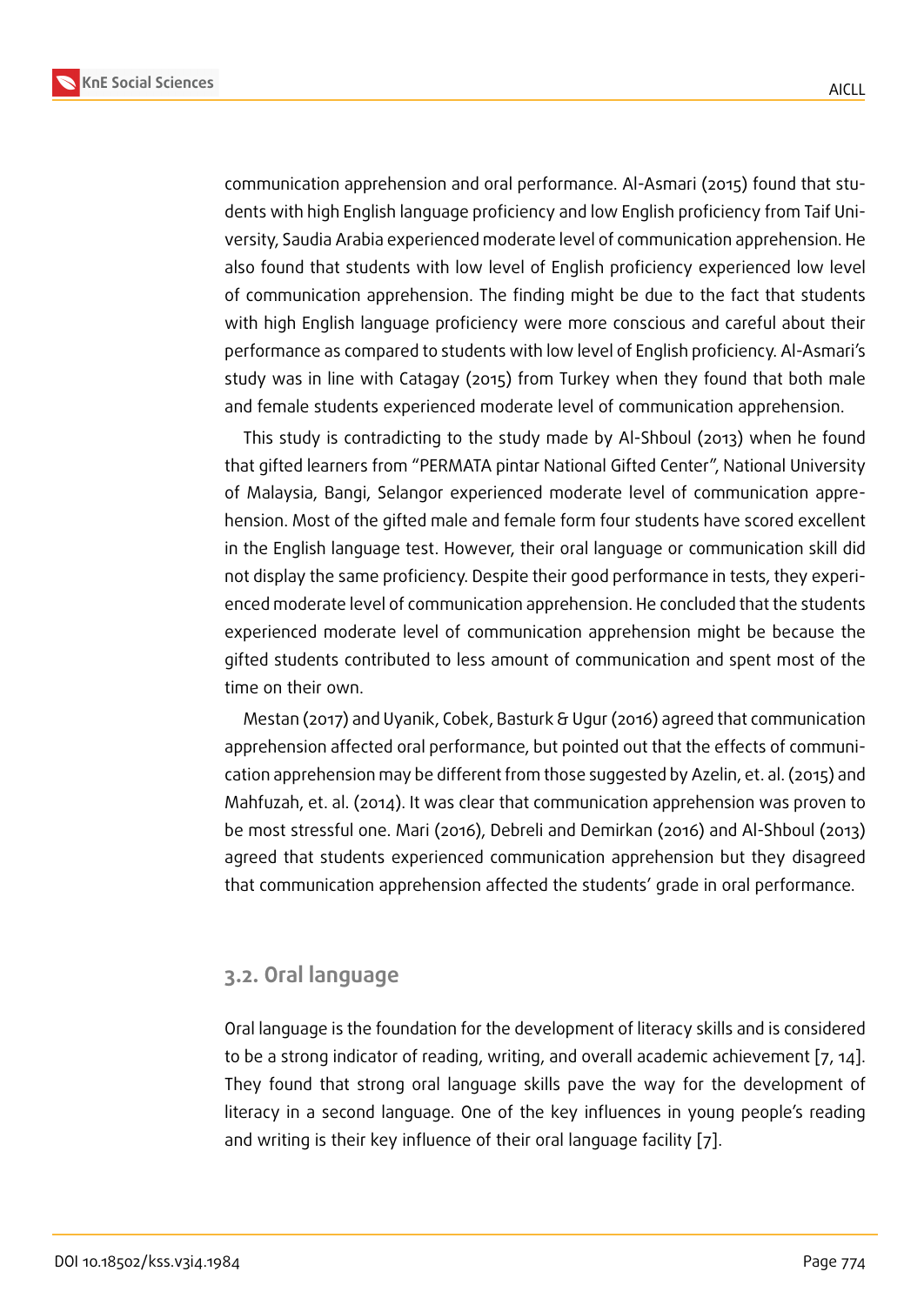### **3.3. Hypothesis development**

Based on the previous studies, the researcher outlined a hypothesis for this study. The development of the related hypothesis is as follows:

H $_{o}$ : There is no significant causal relationship between the form four students who have passed the SBOE with communication apprehension.

## **4. Research Method**

**4.1. Research design**

TABLE 2: Approach and Type of Mixed Methods.

| Approach                                                           |      |  | Type       |  |  |
|--------------------------------------------------------------------|------|--|------------|--|--|
| QUAN                                                               | aual |  | sequential |  |  |
| $C_{\text{source}}$ , Messels (i.e., Materiae, $C_{\text{center}}$ |      |  |            |  |  |

Source: Morse's (1991) Notation System

This study is a mix-method approach, as illustrated in Table 2. The research plan proceeded in two phases. During the first phase, the researcher distributed the questionnaires (FLCAS) to the male and female students. During the second phase, the researcher conducted semi-structured interviews with the English teachers. In other words, data in this study were collected sequentially, meaning that the researcher collected mixed form of data, including quantitative survey data and semi-structured interview data arranged in a sequence. It is called an explanatory sequential mixed method design in which quantitative and qualitative data were collected in sequential, analyzed separately, and then explained.

#### **4.2. Population**

For the quantitative method, the population was the form four including male and female students who had passed the SBOE. For the qualitative method, this study is interviewing the English teachers. The participants were from government secondary schools in Putrajaya Federal Territory. There are eleven government secondary schools in Putrajaya Federal Territory.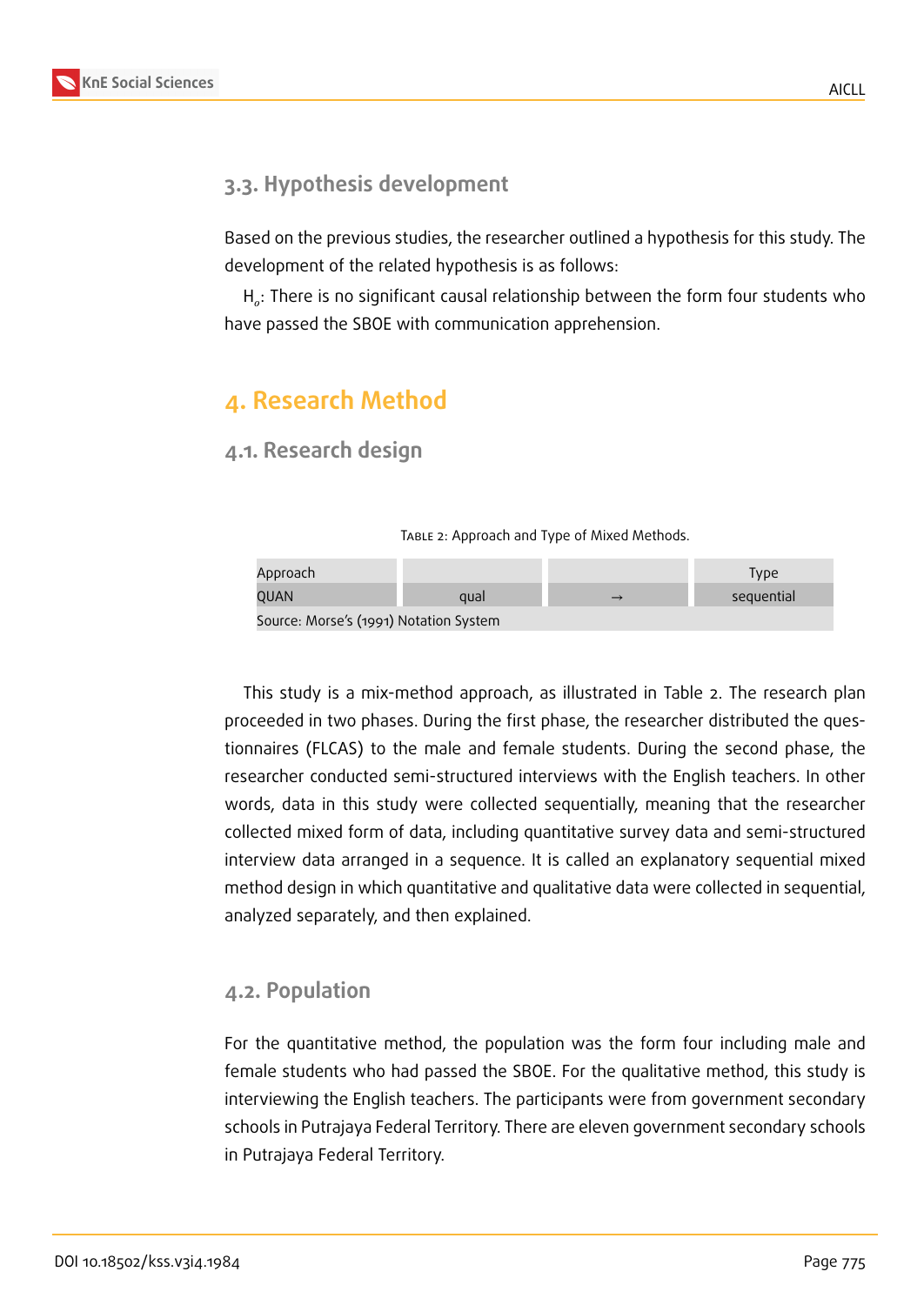### **4.3. Sampling method**

This study employed a random sampling technique in order to generalize the population [10]. Cresswell (2012) recommended choosing a random sampling where each individual in population has the same chance of being selected.

#### **4.4. [Sam](#page-12-2)ple size**

The sample size in this study is 30% from the number of students who have passed in SBOE in the mid-term examination 2017. Table 3 illustrates the sample size for quantitative data in this study. It is about the same rule of which has been proposed by Cohen, Manion and Morrison, (2001)). They proposed that if the population size is 1,000, the sample size will be 278 [9].

|  |  | TABLE 3: Sample Size for Quantitative Data. |  |
|--|--|---------------------------------------------|--|
|  |  |                                             |  |

| Total No. of   | Total of    | No. of Students 4 | Sample Size (Pass |
|----------------|-------------|-------------------|-------------------|
| <b>Schools</b> | <b>Form</b> | Students          | in SBOE)          |
| 11             | 1,250       | 1007              | 302               |

#### **4.5. Research intrument**

For quantitative method, the replicated, adapted and translated questionnaire (FLCAS by Horwitz, Horwitz and Cope, 1986, 1991) is the main instrument to measure the language anxiety and the mid-term examination's results served as a secondary data. FLCAS consists of 33 items in a 5-point likert scale that range from "strongly agree" to "strongly disagree". The instrument consists of Part A and B. Part A is designed to obtain respondents' demographic information including age, gender, race and SBOE results. As for section B, 33 items are replicated and adapted from Horwitz, Horwitz and Cope's (1991) FLCAS questionnaire. The IV in this study is male and female students who had passed in SBOE. Results of SBOE were collected from the English teachers. The DV in this study is communication apprehension (CA). It is measured by the following items: (1); (4); (9); (14); (15); (18); (24); (27); (29); (30) and (32). Data in quantitative method were anlysed by the descriptive analysis (SPSS). For qualitative method, semistructured interviews were held with the four English Teachers. The interviews were recorded by video recording. Data were analyzed by using content analysis according to the theme and codes related to communication apprehension. Results from the semi-structured interview explained more on the findings from the quantitative method.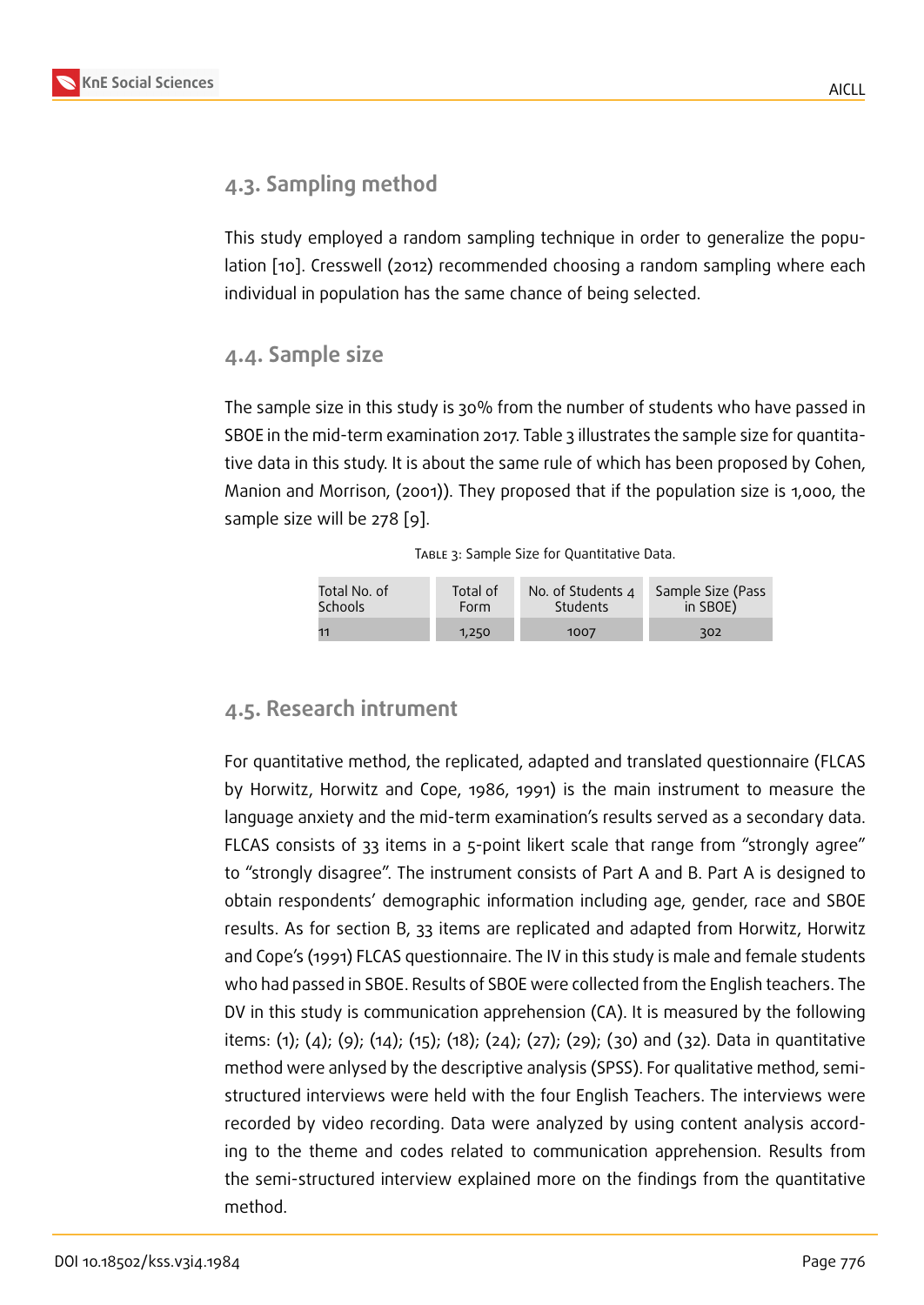## **5. Discussion**

#### **5.1. Results and findings**

The mid-term examination 2017 revealed that the students' results in SBOE were high. The mid-term examination is a national examination and the question papers are set by the examination syndicate, Ministry of Education Malaysia. Seventy four students had scored "excellence"; 171 students had scored "good"; 56 students had scored "satisfactory" and only one student had scored "weak". Findings from the quantitative method showed that the mean level of communication apprehension for male and female students is 1.77. The mean level of communication apprehension is low (Low: From 1.00 to 2.33). High results in SBOE had given effect to the communication apprehension. The effect size of oral performance on communication apprehension was quite large because the partial eta squared showed the value of 0.106. According to Whitehead, Julious, Cooper and Campbell (2015) the general rules of thumb on magnitudes of effect sizes used in statistical analyses recorded that the large effect size in Partial Eta is the value of 0.14 (in one-way MANOVA).

This study had successfully rejected the null hypothesis. The result of partial etasquared is used to form a decision. The partial eta-squared is 0.106 and the effect size is considered quite large. The results are said to be statistically significant and support is inferred for the relationship [16] between the form four students who had passed the SBOE with communication apprehension. Therefore, there is a significant causal relationship between male and female students who had passed the SBOE with communication. The high perform[anc](#page-12-3)e of students in SBOE had caused low mean level of communication apprehension. The mean level of communication apprehension for male and female students is 1.77. In other words, there is negative relationship between male and female students who had passed the SBOE and WEE with communication apprehension.

Qualitative results revealed that all the teachers had agreed that students were confident, not worried, not nervous, not self-conscious, not panic, not upset and not forgetful during the SBOE. Teachers had created positive and conducive classroom environments because the exposure to use the English language in the classroom is very important. Students were free to express their views and feelings without having the fear of making mistakes. As a result, they were comfortable to use and converse in English effectively. Students did a lot of activities in the English class interaction such as presentations, pair works, group works and the activities were fun activities. Therefore, they felt at ease and confident. They were focused because the activities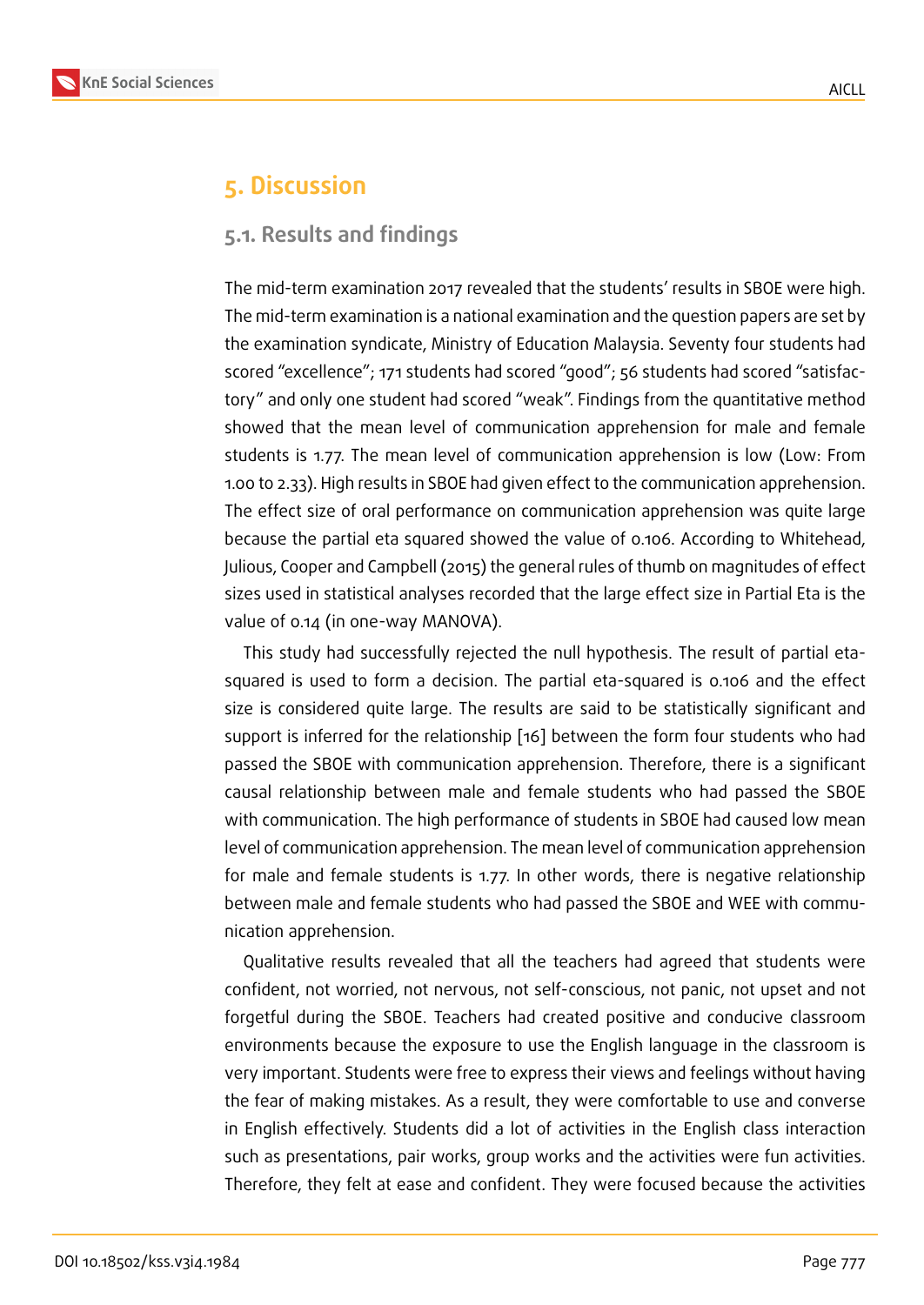were very specific. They also did brain storming in groups, discussing all the points and finally did the script. Teachers and students had close relationships so students were free to share their views and came out with brilliant ideas. Students were very active to ask and answer the questions during the English class interaction. The English teachers gave them the opportunity and chances to try. They never said wrong when students' answers were incorrect. They asked the students to keep-on trying. When the teachers never said wrong, the students were not scared to answer the questions. They gave more speaking activities in the classroom such as seminars, dialogues, questionnaires and radio calls at the station.

Majority of the students could answer the questions when they were asked during the SBOE. Students reacted positively during the SBOE. They understood the abstract, the passages and questions that had given to them. The teachers concluded that they were positive while communicating with the teachers and among themselves. They practiced among themselves and because of the preparation that they had made, they performed well in the SBOE.

#### **5.2. Normality distributions**

According to Awang (2014; 2015) data are considered normally distributed if the absolute value of its skewness fall within the range of -1.5 to 1.5 range. In this study, the minimum skewness is 0.411 and the maximum skewness is 1.322. Therefore, data in this study are distributed normally.

## **6. Conclusions**

The current findings add substantially to our current understanding that the form four students in the government secondary schools in Putrajaya Federal Territory experienced low mean level of language anxiety in communication apprehension. Results revealed that both male and female students had scored high results in SBOE in the mid-term examination 2017. Studies made by other researchers in the Malaysian school so far, had shown that students experienced moderate to high level of language anxiety. Studied had done in a few secondary schools in Perak [21, 22] had shown that students experienced moderate level of language anxiety. The percentage of students scored "excellence" in English subject in SPM in Perak was 17.32% in 2015 and 13.45% in 2014 [24]. Mohd. Hasrul, Noraini, Melor & Noriah (2013) had [fou](#page-13-4)[nd](#page-13-5) that the students from PERMATA pintar (UKM) in Selangor experienced moderate level of language anxiety. In 2013, the percentage of students scored "excellence" in SPM in Selangor was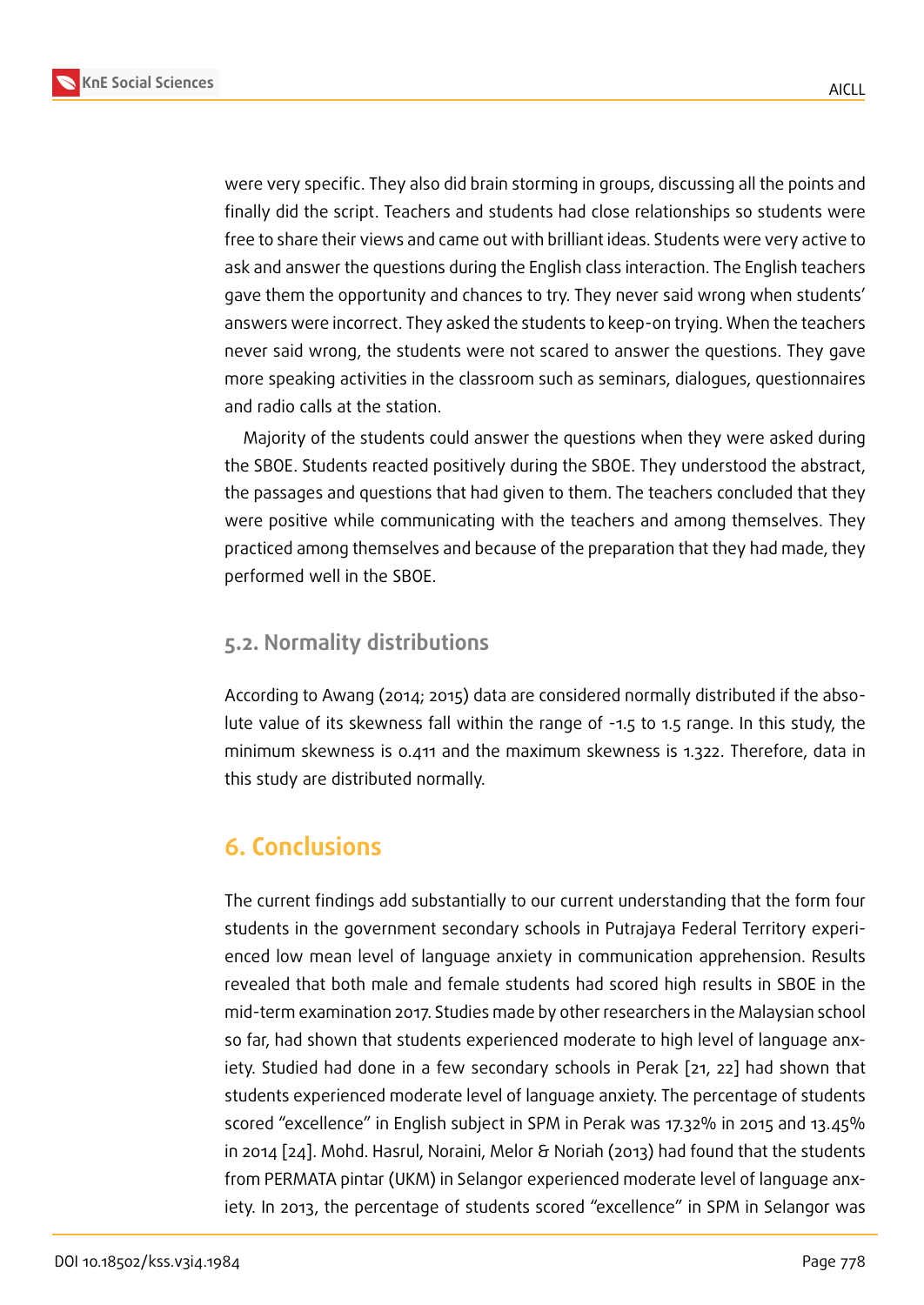21.99% [24]. Wong (2012) also found that students from schools in Sarawak experienced language anxiety. The percentage of students scored "excellence" in SPM in Sarawak was 12.61% [24]. Haryati (2007) revealed that students from schools in Kelantan [ex](#page-13-0)perienced moderate to high level of language anxiety. The percentage of students scored "excellence" in SPM in Kelantan was only 7.27% [24]. The percentage of students scored "excell[enc](#page-13-0)e" in SPM 2016 in Putrajaya Federal Territory was 33.96% and "good" was 38.79% [24]. In other words, 72.75% of students in the secondary schools in Putrajaya Federal Territory had scored "excellence" and ["go](#page-13-0)od" in their SPM.

Reports from the teachers showed that a conducive English class environment was very important in order f[or t](#page-13-0)he students to speak freely, with confident and feel at ease. The students felt comfortable in the English class. The students also had shown positive attitude in speaking English. They were free to give their views without having fear of making mistakes. As a result, students scored high results in the SBOE. High results had lowered down the level of communication apprehension. Therefore, it can be concluded that high results decrease the mean level of communication apprehension.

According to the theory of Krashen (1982) and Horwitz, Horwitz and Cope (1986), language anxiety acts an affective filter which impede language learning ([20]. It prevents input from reaching the language acquisition device (LAD) in the brain. Krashen (1982) had found that those who were not proficient in language had the language anxiety which prevented input from reaching the language acquisition devi[ce \(](#page-12-4)LAD) in the brain. Language anxiety existed because the students were not proficient enough in the English language [20]. Horwitz, Horwitz and Cope (1986) had supported the theory by produced results which corroborate the findings of a great deal of the previous work by Krashen in this field. Based on the theory language anxiety and language performance was ne[gati](#page-12-4)vely related to each other. This study revealed that students with high performance in SBOE had not affected by language anxiety (communication apprehension). This study is in agreement with the theory of Krashen (1982) and Horwitz, Horwitz and Cope (1986).

#### **6.1. Contributions to the body of knowledge**

This study suggests the followings:

1. The government secondary schools in Putrajaya Federal Territory could be the model in English subject for all secondary schools in Malaysia. According to the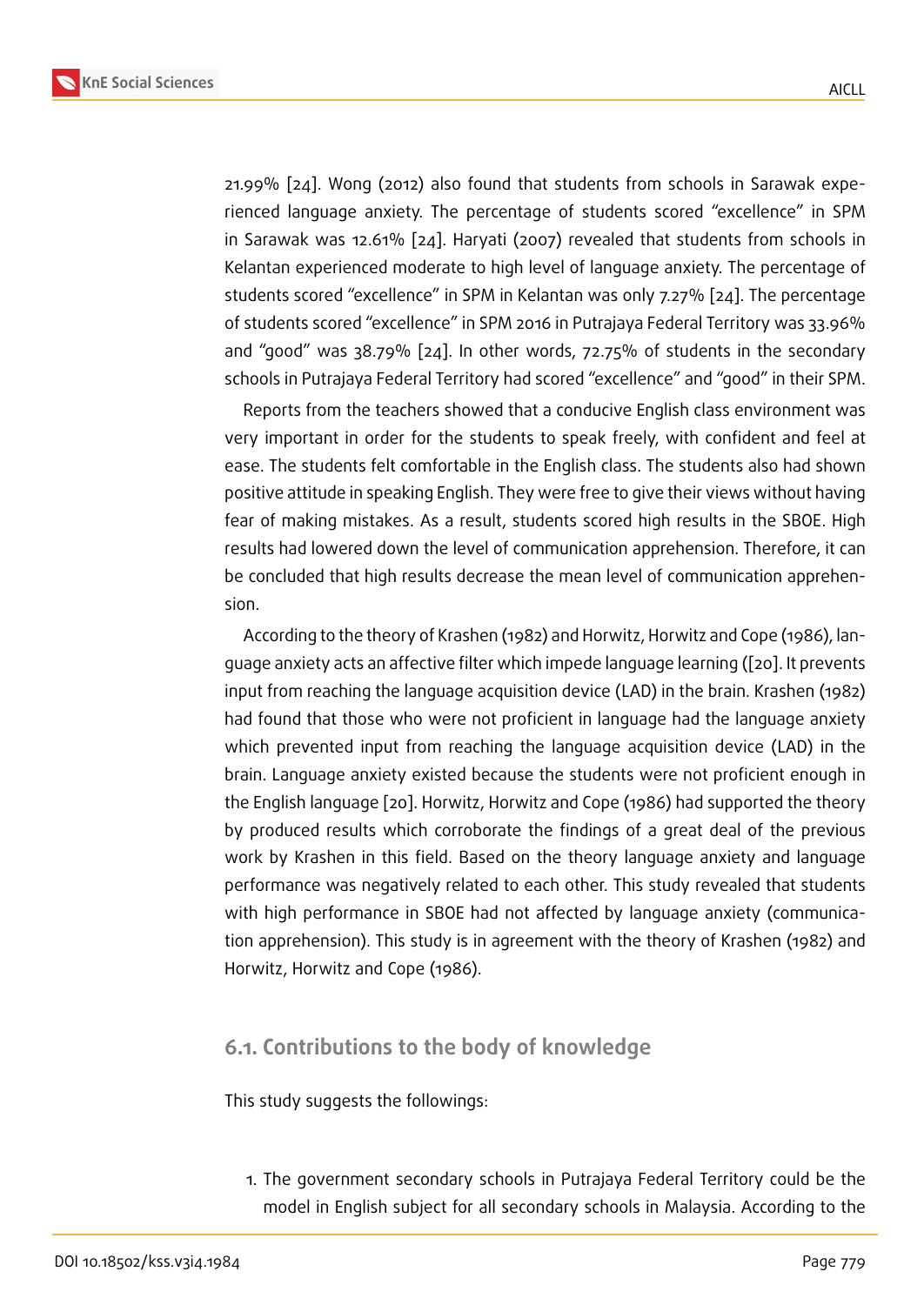statistic from the Ministry of Education Malaysia, secondary schools in Putrajaya Federal Territory have scored the highest number of students passed in the English subject in SPM in Malaysia for the last ten years.

- 2. This finding will give contributions to the Ministry of Education Malaysia and language teachers on the significance of environment of the English language classroom in order to prevent the gap between the English test performance and the actual students' language competence outside of the classroom.
- 3. The English language curriculum for the secondary schools might be reviewed and a new oral-based English curriculum should be studied and developed.

## **7. Future Research**

For future research, this study suggests the followings:

1. To investigate whether the four skills of listening, speaking, reading and writing are sufficient enough for students. SBOE needs to be made carefully, namely with regard to whether it is enough to make a judgment on just a few times in a year and whether the models are given to students are commensurate with the level of teaching given in classroom. Floden (1997) emphasized the need for teachers to investigate how is their teaching of speaking and writing. He advocated for content and methodology that would help students to learn English in a target environment, such as outside of the classroom, in which language has to be used accordingly.

## **References**

- [1] Al-Asmari, A. R. (2015). A Comparative Analysis of Preparatory Year Students' FL Anxiety. *International Journal of English Linguistics*, *5* (4), 50-62.
- <span id="page-11-0"></span>[2] Akkakoson, S. (2016). Speaking Anxiety in English Conversation Classrooms among Thai Students. *Malaysian Journal of Learning and Instruction*, 13, 63-82.
- <span id="page-11-1"></span>[3] Al-Shboul, M. M. (2013). *Language Anxiety among Gifted Learners in Malaysia*. Retrieved on 18 February 2017 from www.ccsenet.org/journal/index. php/ijel/issue/archive.
- [4] Awang, Z. (2015). *SEM Made Simple: A Gentle Approach to Learning Structural Equation Modeling*. Bangi Selangor, Malaysia: MPWS Publisher.
- [5] Awang, Z. (2014). *Structural Equation Modeling for Academicians and Practitioners*. Bangi Selangor, Malaysia: MPWS Publisher.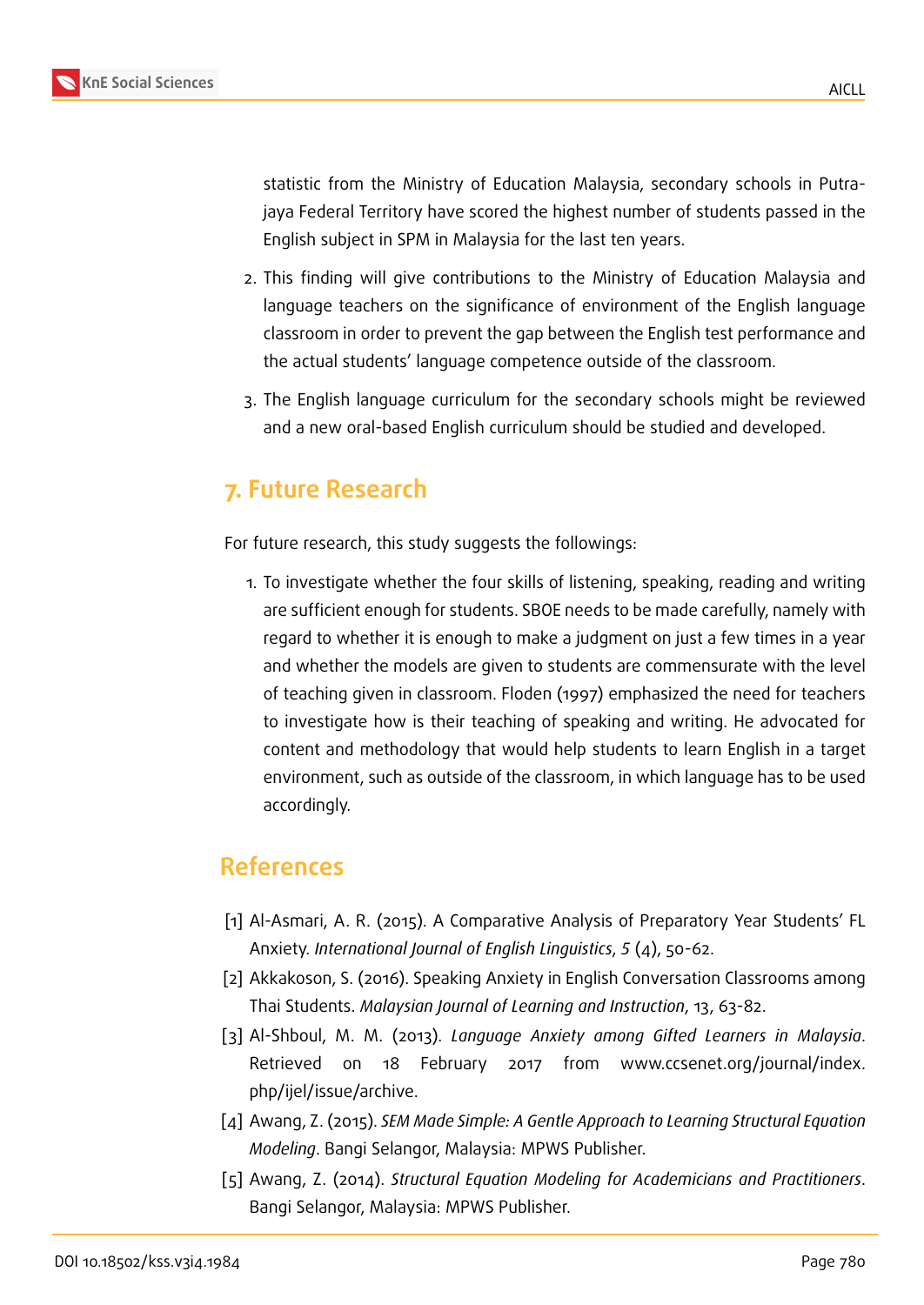

- [7] Bayetto, A. (2015). Oral Language. Retrieved on 18 February 2017 from https://www.appa.asn.au/wp-content/uploads/2015/08/Oral-Language-article. pdf.
- [8] Catagay, S. (2015). Examining EFL Students' Foreign Language Speaking Anxiety: The case at a Turkish State University. *Procedia-Social and Behavioral Sciences, 199* (2015), 648-656.
- [9] Cohen, L., Manion, L. and Morrison. Keith. (2001). *Research Methods in Education* (6<sup>th</sup> Edition). London and New York: Routledge.
- <span id="page-12-2"></span>[10] Creswell, J. W. (2012). *Educational Research* (Fourth Edition). Boston: PearsonEducation.
- <span id="page-12-0"></span>[11] Creswell, J. K. (2013). *Steps Conducting a Scholarly Mixed Methods Study*. Retrieved on 15 February 2017 from https://digitalcommons.unl.edu.
- <span id="page-12-1"></span>[12] Debreli, E. & Demirkan, S. (2016). Sources and Levels of Foreign Language Speaking Anxiety of English as a Foreign Language University Students with regard to Language Proficiency and Gender. *International Journal of English Language Education*, *4* (1), 49-62.
- [13] Demirezen, M. (1988). Behaviorist theory and language learning. *Hacettepe Universitesi E*ğ*itim Fakultesi Dergisi, 3, 161-162.*
- [14] *ERO (2017).* Education Review Office, New Zealand. ERO evaluates and reports on the education and care of children and young people in early childhood services and schools. Retrieved on 18 February from http://www.ero.govt.nz/.
- [15] Floden, R. (1997)*.* Market Oriented Educational Communication: Education for the 21st Century*. Paper presented at Salzburg Seminar,* 11-19 July, Austria.
- <span id="page-12-3"></span>[16] Gigerenzer, et. al. (1995). The Empire of Chance: How Probability Changed Science and Everyday Life. Cambridge, UK: Cambridge University Press.
- [17] Horwitz, E. K. & Young, D.J. (1991). *Language anxiety: From Theory and Research to Classroom Implications.* Englewood Cliffs, NJ: Prentice Hall.
- [18] Horwitz, E. K, Horwitz, M. B. & Cope, J. A. (1991). Foreign Language Classroom Anxiety. In E.K. Horwitz & D. J. Young, Language Anxiety: *From Theory and Research to Classroom Implications* (pp.27-39). Eaglewood Cliffs, New Jersey: Prentice Hall.
- [19] Horwitz, E. K., Horwitz, M. B., & Cope, J. A. (1986). Foreign Language Classroom Anxiety. *Modern Language Journal*, 70, 125-132.
- <span id="page-12-4"></span>[20] Krashen, S. D. (1982). *Principles and Practice in Second Language in Second Language Acquisition*. Oxford: Pergamon.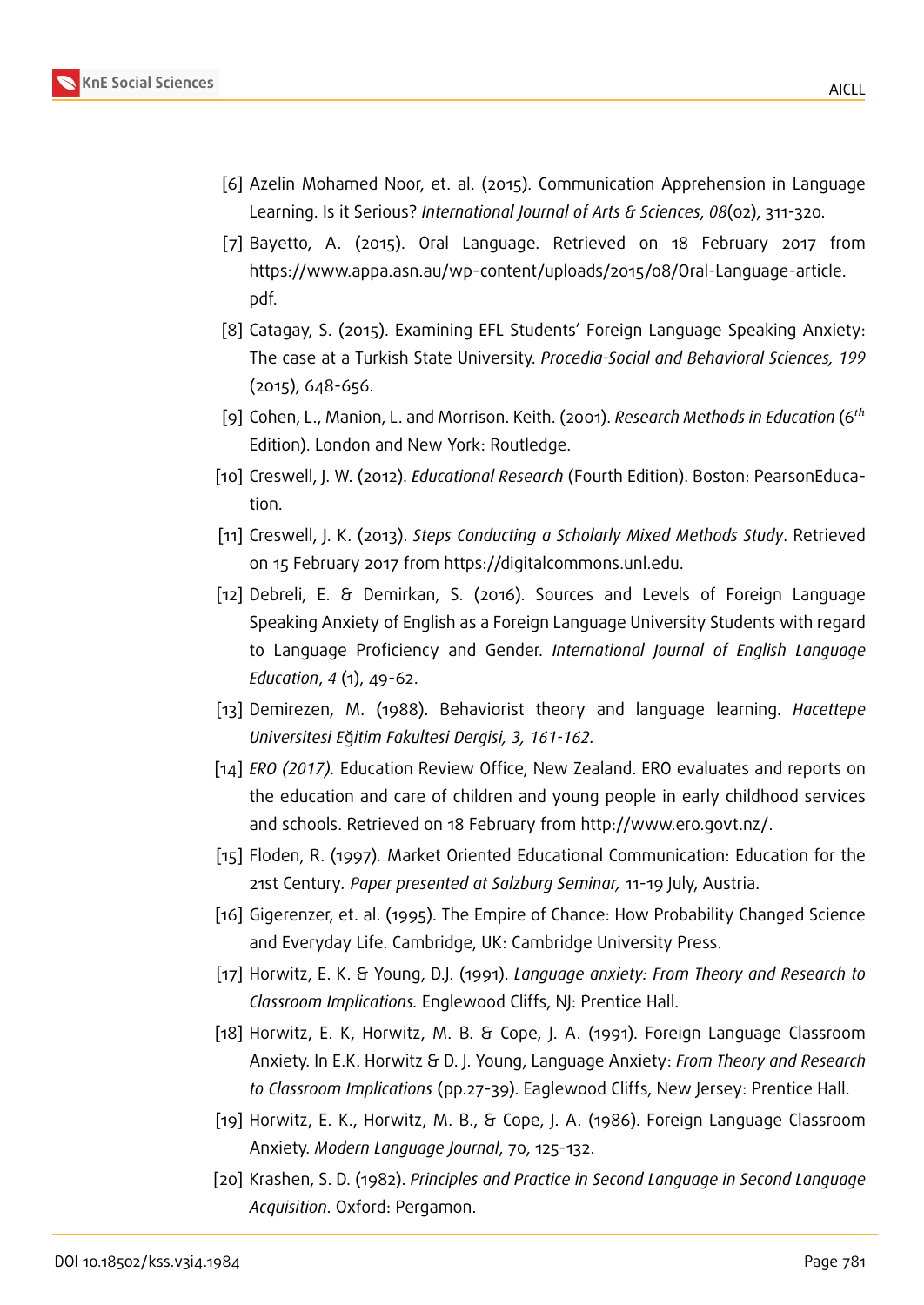

- <span id="page-13-5"></span><span id="page-13-4"></span>[21] Lily Adeng & Parilah Mohd. Shah (2015). *Investigating Language Anxiety in Speaking Among Form 4 Students in Malaysian Secondary School*. Retrieved on 18 February 2017 from http//:www.academia.edu.
	- [22] Lim & Mardziah Budin (2014). Investigating the Relationship between English Language Anxiety and the Achievement of School based Oral English Test among Malaysian Form Four Students. *International Journal of Learning, Teaching and Educational Research*, *2*(1), 67-79.
	- [23] Marfuzah Rafek, et. al. (2014). Gender and Language: Communication Apprehension in Second Language Learning. *Procedia-Social and Behavioral Sciences*, 123, 90- 96.
- <span id="page-13-2"></span><span id="page-13-0"></span>[24] MOE (2017). Ministry of Education, Malaysia.
- <span id="page-13-3"></span>[25] Mari, N. (2016). *Language Anxiety over EFL/ESL Oral exam/test Performance: A View from Language Classrooms at Mehran University of Engineering and Technology Jamshoro Sindh, Pakistan*. Retrieved on 18 February 2017 from http://www.languageinindia.com.
- [26] McCroskey, J. C. (1984). The communication apprehension perspective. In J. A. Daly & J. C. McCroskey (Eds.). *Avoiding communication: Shyness, reticence*, *and communication apprehension* (13-38). Beverly Hills, CA: Sage Publications, Inc.
- [27] McCroskey, J. C. & Beatty, J. C. (1984). Communication apprehension and accumulated Communication state anxiety experiences. *Communication monographs*, *51*, 79-84.
- [28] McCroskey, J.C. (1977). Oral Communication Apprehension: A Summary of Recent Theory and Research. *Human Communication Journal*, *4*(1), 78-96.
- [29] McCroskey, J.C., Butterfield, S.B. & Payne, S.K. (2009). The impact of communication apprehension on college student retention and success. *Journal Communication Quarterly*, *37*(2), 100-107.
- <span id="page-13-1"></span>[30] Mestan, T. (2017). *Speaking Anxiety among Different Grades of K12: 6th, 8th, 10th and 12th Grades*. Retrieved on 18 February 2017 at https://doaj.org/article/3e204f4cedc24f0aba0151712e888434
- [31] Haryati, S. (2007). *Speaking Anxiety Among Form Five Students of Sekolah Menengah Sultan Yahya Petra, Kuala Krai, Kelantan. Malaysia: International Islamic University*. Retrieved on 18 February 2017 from http://lib.iium.edu.my/mom2/cm/content/view
- [32] Mohd. Hasrul Kamarulzaman, Noraini Ibrahim, Melor Md Yunus & Noriah Mohd. Ishak (2013). Language anxiety among gifted learners in Malaysia. *English Language Teaching*, *6*(3), 20-29.